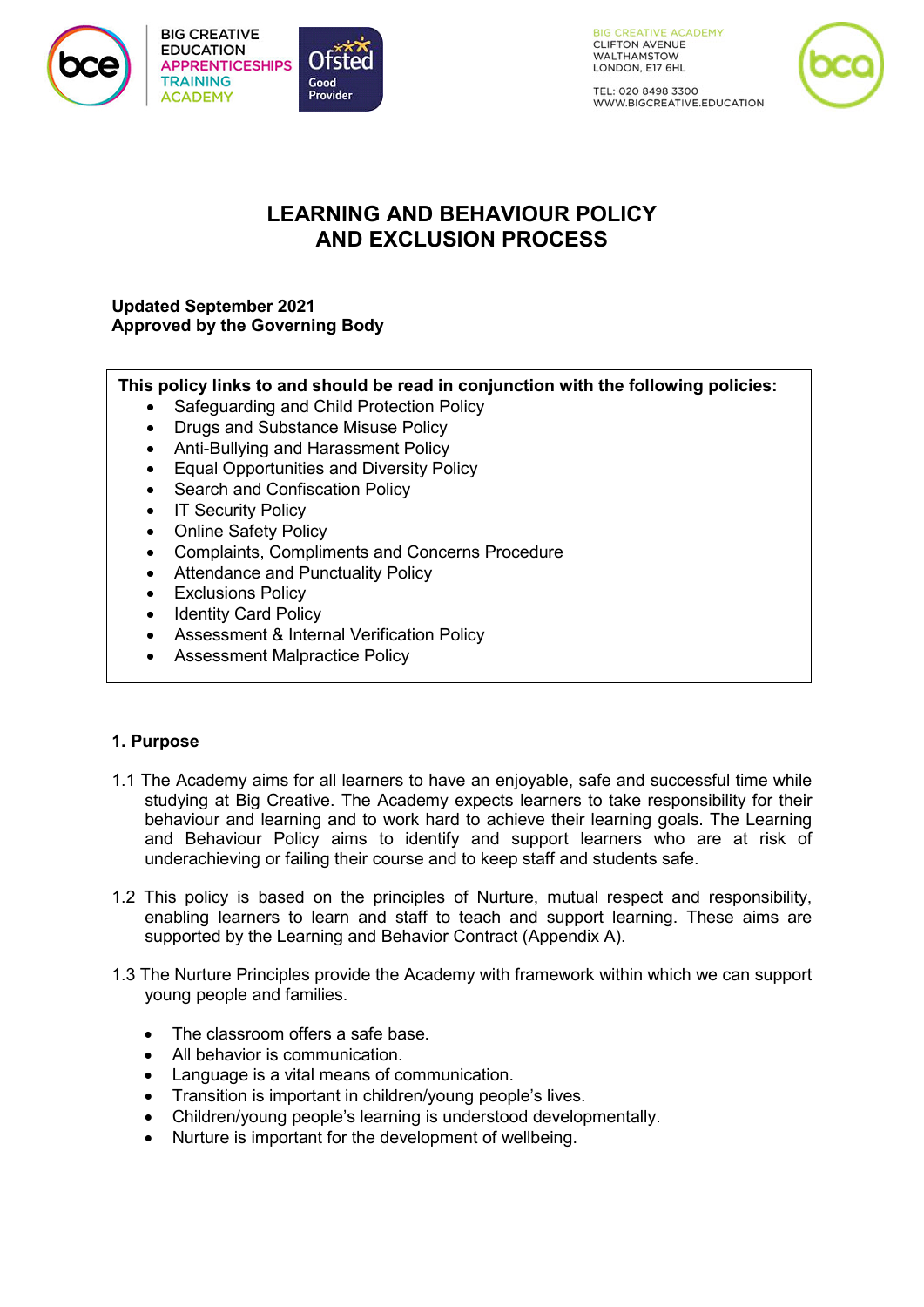# **2. Scope**

- 2.1 The policy applies to all learners while they are enrolled at the Academy, including when on work placements, educational visits, trips and other external Academy activities. It also applies to Academy learners taking programmes through franchise partners who have been contracted to provide services on the Academy's behalf.
- 2.2 This policy also applies to learner's behavior in and around the local community when on breaks and off timetable.

# **3. Summary of Stages**

- 3.1 The Academy will use the Learning and Behaviour Policy when a learner is alleged to have breached the Learning and Behaviour Contract. Whenever possible concerns and issues should be dealt with informally. Learners will be supported to find strategies to allow them to self-regulate their behavior and feel calm and safe. The formal stage or serious incident should only be used when informal action has failed or is considered inappropriate.
- 3.2 The policy has two parts:
	- The Formal Stage: this will be used to support learners, address issues and deal with minor breaches of the Learning and Behaviour Contract. It has three levels:
		- − Cause for Concern
		- − First Warning
		- − Final Warning
	- Serious Incident and Disciplinary Hearing will be used to deal with serious breaches of the Learning and Behaviour Contract. Learners have the right to appeal against the decision to withdraw or exclude them from the course and/or Academy (see Exclusion Process at Appendix B).

# **4. General Principles**

- 4.1 When a learner's behaviour is subject to this policy, whether at the formal stage or as a serious incident, the learner's lead tutor will support them, including:
	- discussing concerns with the learner on attendance, punctuality, completion of work, and behaviour
	- Using language easily understood in all communication to support the students understanding of Academy expectations and behaviour.
	- Being mindful of a student's gender, ethnicity and ensuring they feel represented in any disciplinary panel.
	- Staff will understand the effect of stress and trauma on a young person to identify the appropriate support and what the behavior is communicating.
	- exploring particular reasons or extenuating circumstances including additional needs, safeguarding concerns and learning support, understanding any impact of transition, their developmental needs and how this may impact behavior,
	- clearly explaining expectations around improvements and the possible consequences of not addressing these. Providing support to ensure the young person is able to reflect on their feelings, and learn to manage them more effectively.
	- Explaining the purpose of a first warning, final warning or being withdrawn from their course and/or the Academy
	- devising an action plan with the learner to achieve their targets, recorded on their individual learning plan
	- referring them to support and contacting agencies as necessary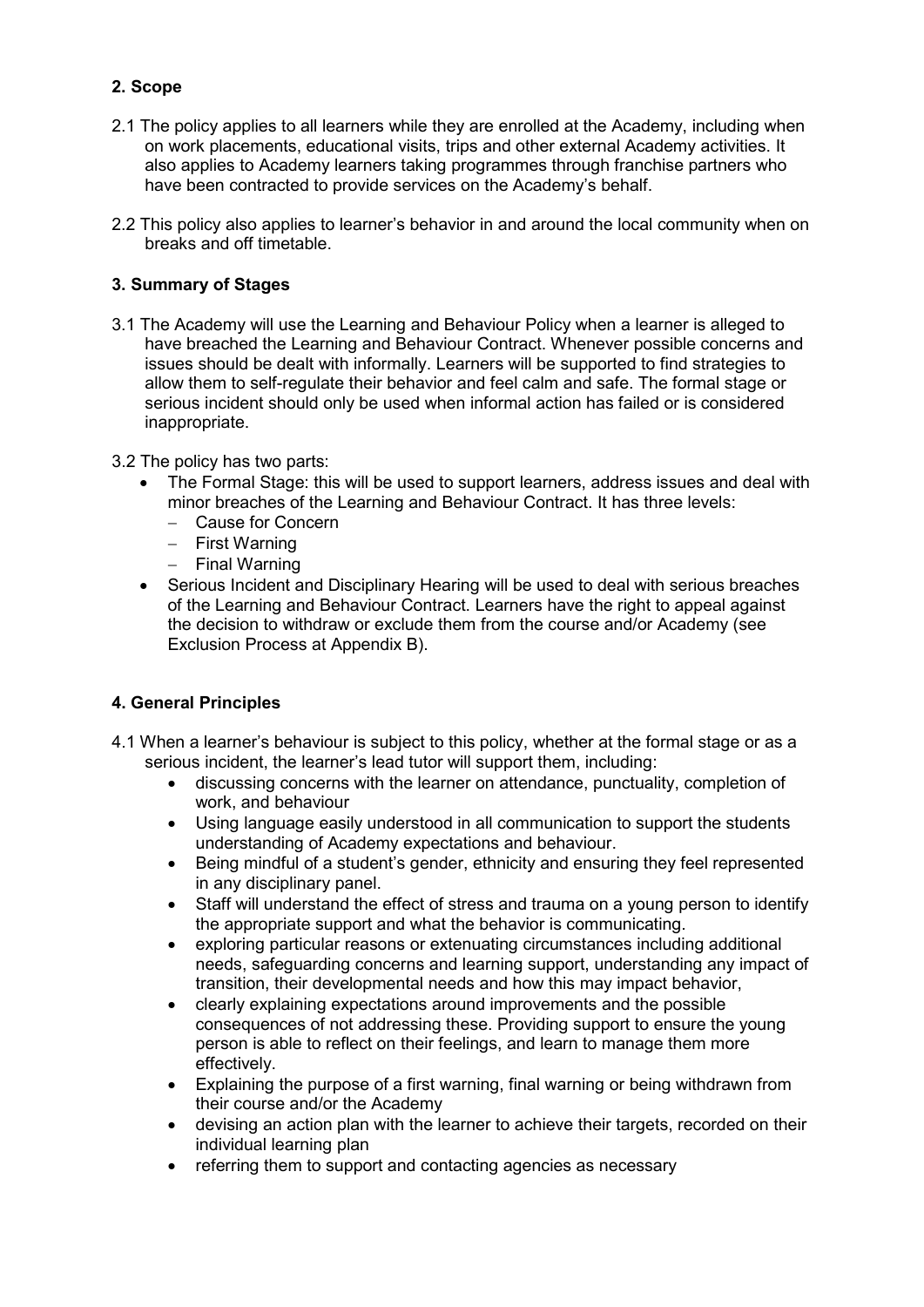- Referral to the NUTURE Programme for assessment where appropriate to identify their nurturing needs, developmental and emotional needs and engage the young person in that process.
- monitoring their progress
- gathering feedback from teacher's/support staff in preparation for a review meeting with parents and the student to everyone is fully engaged in supporting the learner.
- 4.2 Learners with a learning difficulty or disability can access support in using the policy by contacting the Academy's Inclusion Lead. The Academy's Inclusion Lead will be notified when a learner with a learning difficulty, or disability is involved in a serious incident or subject to a disciplinary hearing. Reasonable adjustments will be made to the process to accommodate the needs of a learner, using clearly defined structures and systems for supporting students with SMEH needs.
- 4.3 Communication with learners will be via their Academy email account. Learners will be:
	- Given at least three working days' notice in writing of a review meeting.
	- Given at least five working days' notice in writing of a disciplinary hearing
	- Informed of the outcome of meetings and hearings in writing within three working days.
- 4.4 If a learner does not attend a review meeting or disciplinary hearing the Academy will make reasonable enquiries as to why they are not present and decide whether, in all the circumstances of the case, it is fair and reasonable to go ahead without them. If the meeting or hearing does go ahead without the learner being there, a decision will be made in their absence and they will be informed of the outcome.
- 4.5 For learners under 18 or vulnerable adults, a parent/carer/guardian will be invited to attend final warning meetings with at least three working days' notice in writing and informed of the outcome of meetings in writing within five working days. They will be informed immediately when a learner is required to leave the Academy premises. Parents/carers/guardians will be informed of disciplinary hearings in writing within five working days and informed of the outcome in writing within five working days.
- 4.6 Where it has been identified that the Academy should not contact the learner's parent/guardian/carer, or there are strong indications that contact may impact on the learner's safety, the Academy reserves the right not to involve or inform the learner's parent/guardian/carer in the disciplinary process (at the discretion of a designated child protection nominee). A responsible adult will be allocated to the learner to advise them, support them and ensure they fully understand the process.
- 4.7 Recording, Monitoring & Reporting
	- Formal stage, serious incident and disciplinary hearing records are kept on the learner's file for the duration of their course.
	- Records of serious incidents, disciplinary hearings, and exclusions are recorded on a central Academy database and are kept for five years electronically.
	- Exclusions are flagged on the Academy MIS system for the period of the exclusion.
	- Withdrawals, exclusions and appeals are monitored by equality and diversity categories and are reported to the Principal, the Academy senior management team and the Governing Body.
	- Monitoring is used to identify equality and diversity issues and areas of action to address inequalities.
- 4.8 It is the responsibility of all Academy staff to promote and help make all learners aware of the Learning and Behaviour Policy and associated documents.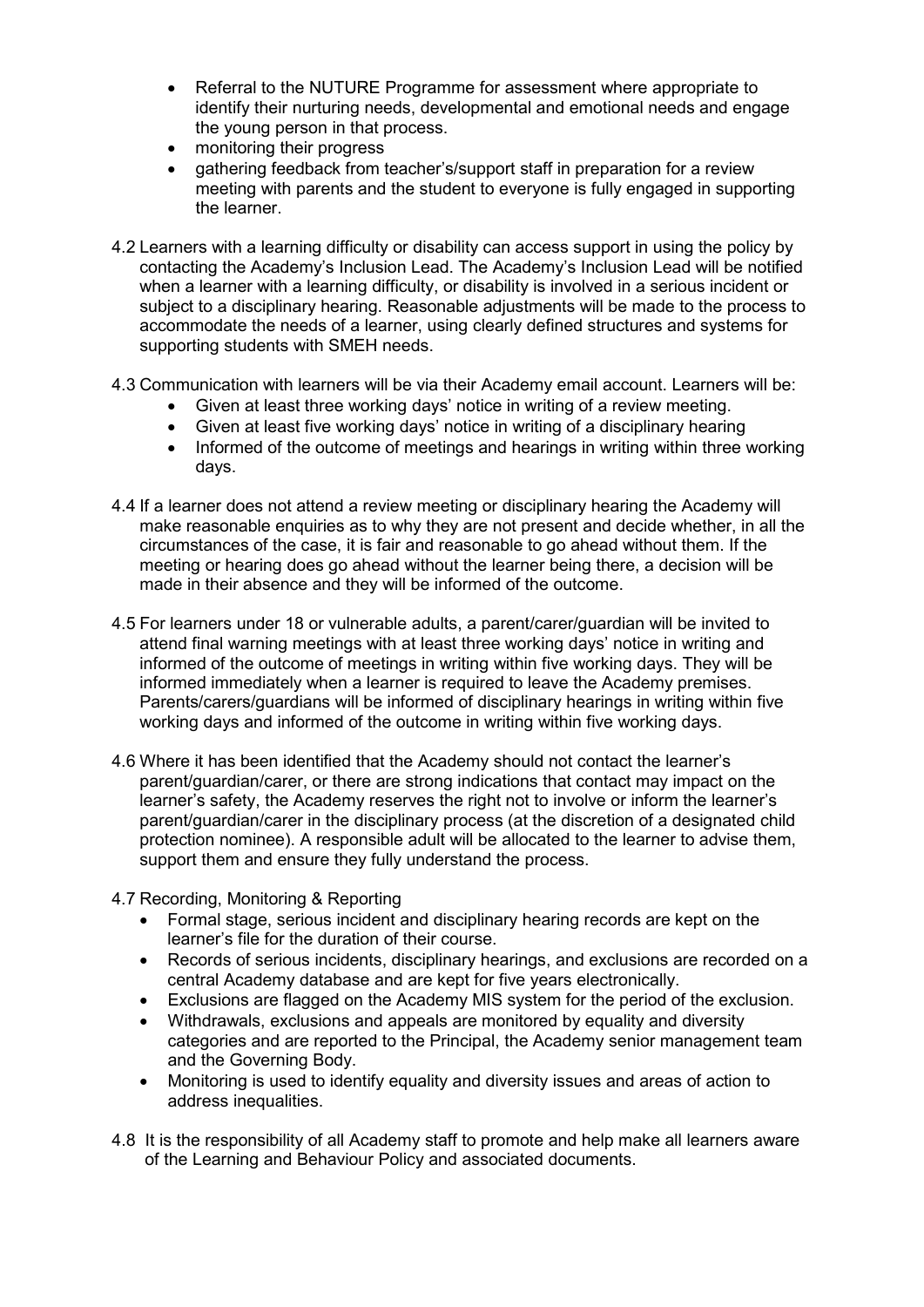The Academy has a responsibility to tell learners at the start of their programme about the behaviour that is required of them and the type of action the Academy can take if they break the Learning and Behaviour Contract.

The Principal is ultimately responsible for the Learning and Behaviour Policy. On behalf of the Principal the decision to:

- Suspend a learner is delegated to member of the SLT
- Exclude a learner is carried out by the Principal or VP for Curriculum (see Exclusions Process at Appendix B)
- Withdraw a learner is delegated to the Director of Curriculum

All learners are required to follow the Learning and Behaviour Contract. By enrolling at the Academy, learners are agreeing to follow Academy policies, and the Academy may take action against learners who do not follow them.

4.9 When the Academy reasonably suspects that a learner has committed a criminal offence, the matter may be referred to the police.

When a learner has or may have breached the Learning and Behaviour Contract and the matter is being investigated by the police or is the subject of criminal proceedings, the Academy may start or continue with its own formal sanctions and procedures or it may decide to postpone further action pending the outcome of the police investigation/criminal case.

The Academy will not be bound by the results of a police investigation or criminal proceedings against a student. No learner will be automatically dismissed or otherwise disciplined because he or she has been charged with or convicted of a criminal offence.

### **5. Formal Stage**

- 5.1 Wherever possible issues and concerns should be dealt with informally through discussion between the learner and teacher/tutor to establish the facts and circumstances. The formal stage should only be used when informal action has failed or is considered inappropriate. The Academy will use the formal stage to deal with alleged minor breaches of the Learning and Behaviour Contract. Minor Breaches may include:
	- Poor attendance and/or punctuality (also see Attendance and Punctuality Policy)
	- Not handing work in on time
	- Handing in poor quality or insufficient work
	- Poor or challenging behaviour such as talking at the wrong time, using mobile phones, inappropriate language
	- Rudeness towards staff or other students
	- Failing to follow a reasonable instruction made by a member of Academy staff
	- Failing to attend both externally set or internally set exams that include vocational assessments, GCSE re-takes and functional skills
- 5.2 Entering the Formal Stage may result in a learner being referred to the NUTURE programme to allow for further in depth assessment to take place to identify the emotional and developmental needs of the young person. They can also be withdrawn from their course and/or the Academy if agreed targets or behaviors are not met and where all interventions have been explored.
- 5.3 The formal stage has three levels: cause for concern, first warning and final warning. A progress meeting can be held at any time in the formal stage if targets have not been met with three working days notice in writing.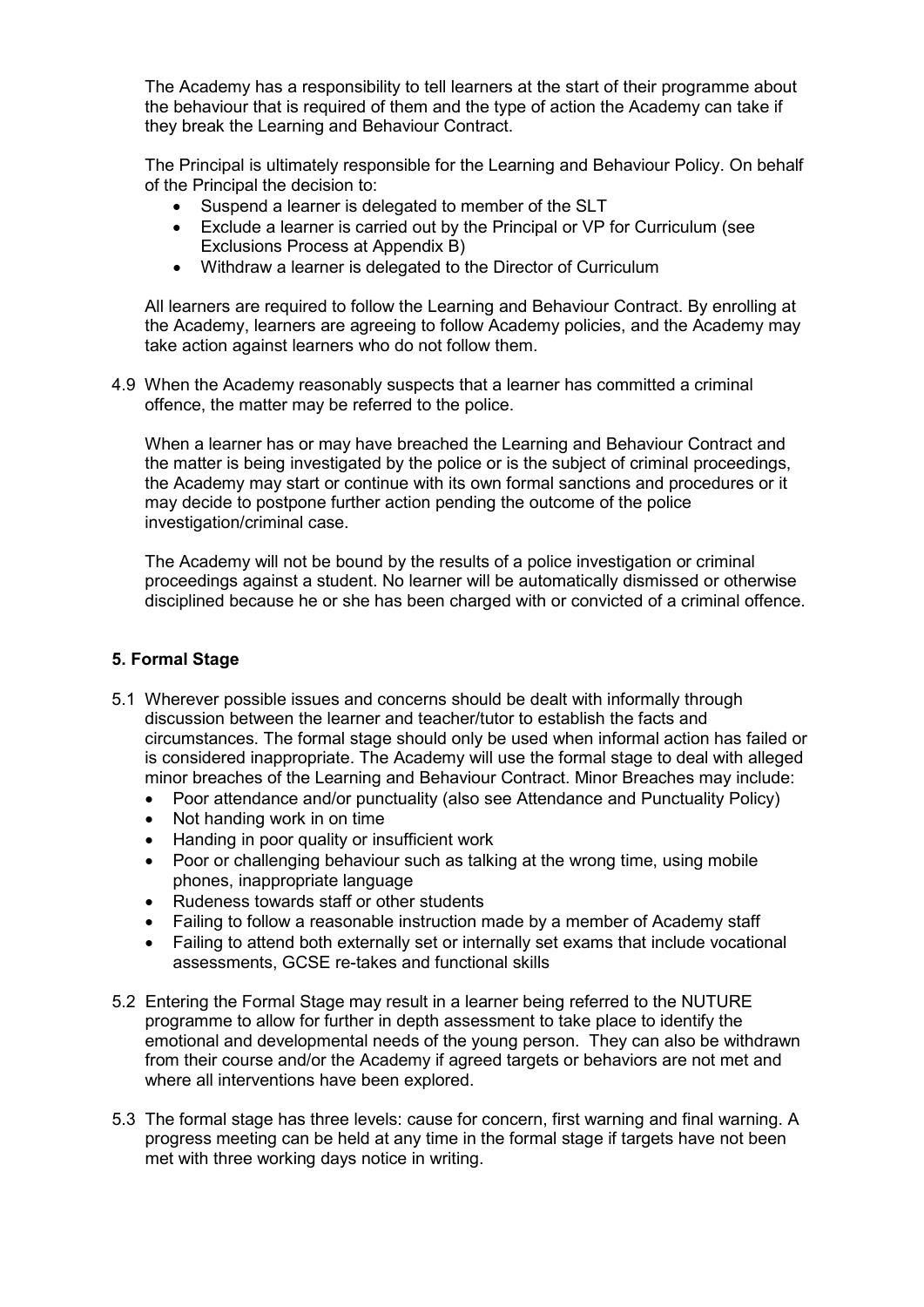(a) Cause for Concern (C4C)

A C4C can be raised and actioned by a teacher or tutor following informal action A learner may have multiple C4Cs raised There is no automatic progression onto a first warning or final warning from a C4C. At a C4C review meeting:

- Targets are reviewed and progress discussed
- Outcome and action decided

Possible outcomes:

- No further action at this time, records stay on file and active
- C4C is reissued targets set and a review meeting arranged
- Case is referred to the learner's personal tutor/subject leader
- First Warning is issued by lead tutor
- Tutor completes a BOXALL assessment to investigate behavioral concerns.
- Referral to the NUTURE programme.

#### (b) First Warning

Examples of behaviour to warrant a first warning are continuous minor breaches of the Learning and Behaviour Policy as above. At a first warning review meeting:

- Targets are reviewed and progress discussed
- Outcome and action decided
- Students are encouraged to reflect on their feelings and how to manage their behaviour

Possible outcomes:

- No further action at this time, records stay on file and active
- First warning is reissued targets set and a review meeting arranged
- Final warning is issued
- Tutor completes a BOXALL assessment to investigate behavioral concerns.
- Referral to the NURTURE programme.

#### (c) Final Warning

Examples of behaviour to warrant a final warning are major breaches of the Learning and Behaviour Policy without being a serious incident (as outlined below). At the final warning review meeting:

- Targets are reviewed and progress discussed
- Outcome and action decided
- Students are encouraged to reflect on their feelings and how to manage their behaviour

Possible outcomes:

- No further action at this time, records stay on file and active
- Final Warning is reissued targets set and a review meeting arranged
- Withdraw the learner from the course and/or Academy
- Academic exclusion at the discretion of the Principal or the Director of Curriculum
- Tutor completes a BOXALL assessment to investigate behavioral concerns.
- Referral to the NURTURE programme

#### **6. Serious Incident**

6.1 The Academy will use the Serious Incident part of the Learning and Behaviour Policy to deal with serious alleged breaches. Serious breaches may include: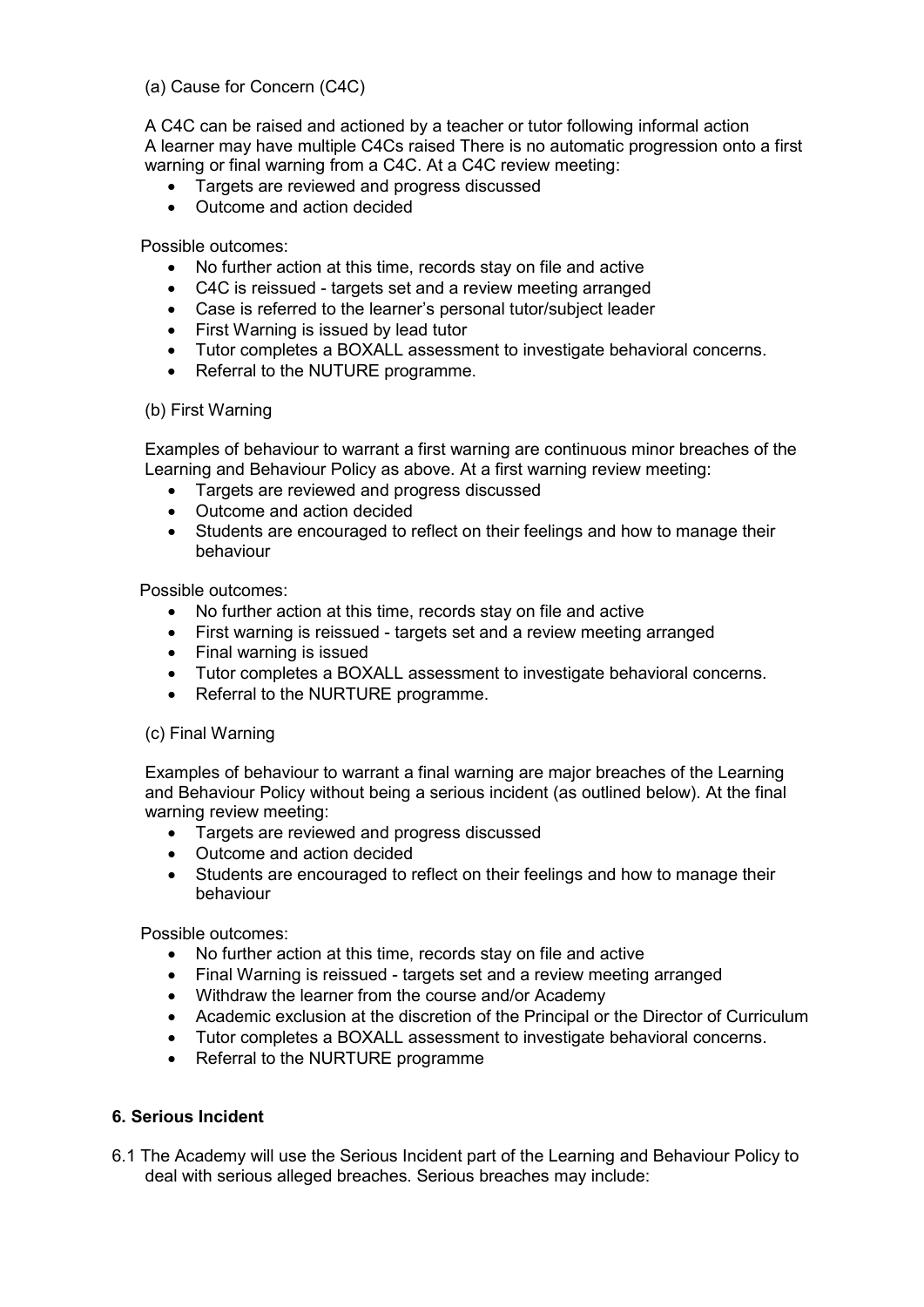- Persistent and serious disruption to the learning of others
- Serious actual or threatened violence, verbal abuse or bullying (also see Anti-Bullying and Harassment Policy)
- Being under the influence of illegal drugs or alcohol (see also the Drugs and Substance Misuse Policy)
- Possession of drugs, drug paraphernalia or alcohol
- Any illegal activity; including selling or taking non-prescription drugs, and carrying weapons
- Using technology to produce, access, send or download violent, obscene or offensive material or participate in cyber bullying
- Discrimination or harassment either directly or indirectly related to a person's race (colour, nationality, ethnic origin), religion or belief, age, gender, marital status, sexual orientation, gender orientation, or disability.
- Malicious damage to or theft of Academy/staff/student property
- Bringing serious harm to the reputation of the Academy
- Involvement in a Serious Incident and Disciplinary Hearing may result in a learner being excluded from the Academy.
- 6.2 Following a serious Incident, a senior manager, Duty manager or Security may require a learner to leave the Academy premises immediately if a learner's continued presence is likely:
	- To constitute a threat to persons or property
	- To cause undue disruption to the normal operation of the Academy
- 6.3 Examples of serious incidents/behaviour that may lead to a suspension are:
	- physical assault
	- carrying weapons
	- selling drugs
	- possession of drugs or alcohol
	- significant safeguarding concerns of another learner in the academy

Following an incident or at any point during an investigation or prior to a disciplinary a senior manager may suspend a learner:

- To prevent a threat to persons or property
- To prevent undue disruption to the normal operation of the Academy
- To prevent interference with the investigation
- To protect the best interests of a learner
- A suspension is not a disciplinary penalty; it is an interim measure pending the outcome of a Serious Incident investigation and/or Disciplinary Hearing.
- When suspended, a learner must not return to Academy until they have permission to do so from the Principal
- While suspended, work and assignments will be sent to a learner's home or made available on their ILP, as appropriate.
- Parents/guardians will be contacted to inform them that the learner has been asked to leave the site.
- 6.4 A member of the Academy management team will act as investigating officer. They will:
	- Carry out an investigation to establish the facts and circumstances
	- Obtain statements from the learner or from any third parties, by interview or in writing
	- Speak to all staff involved with the student to ascertain any identified support needs, behavioral concerns or trauma and stress that maybe impacting on a student's behaviour.
	- Produce a report on the findings of the incident, including any mitigating factors.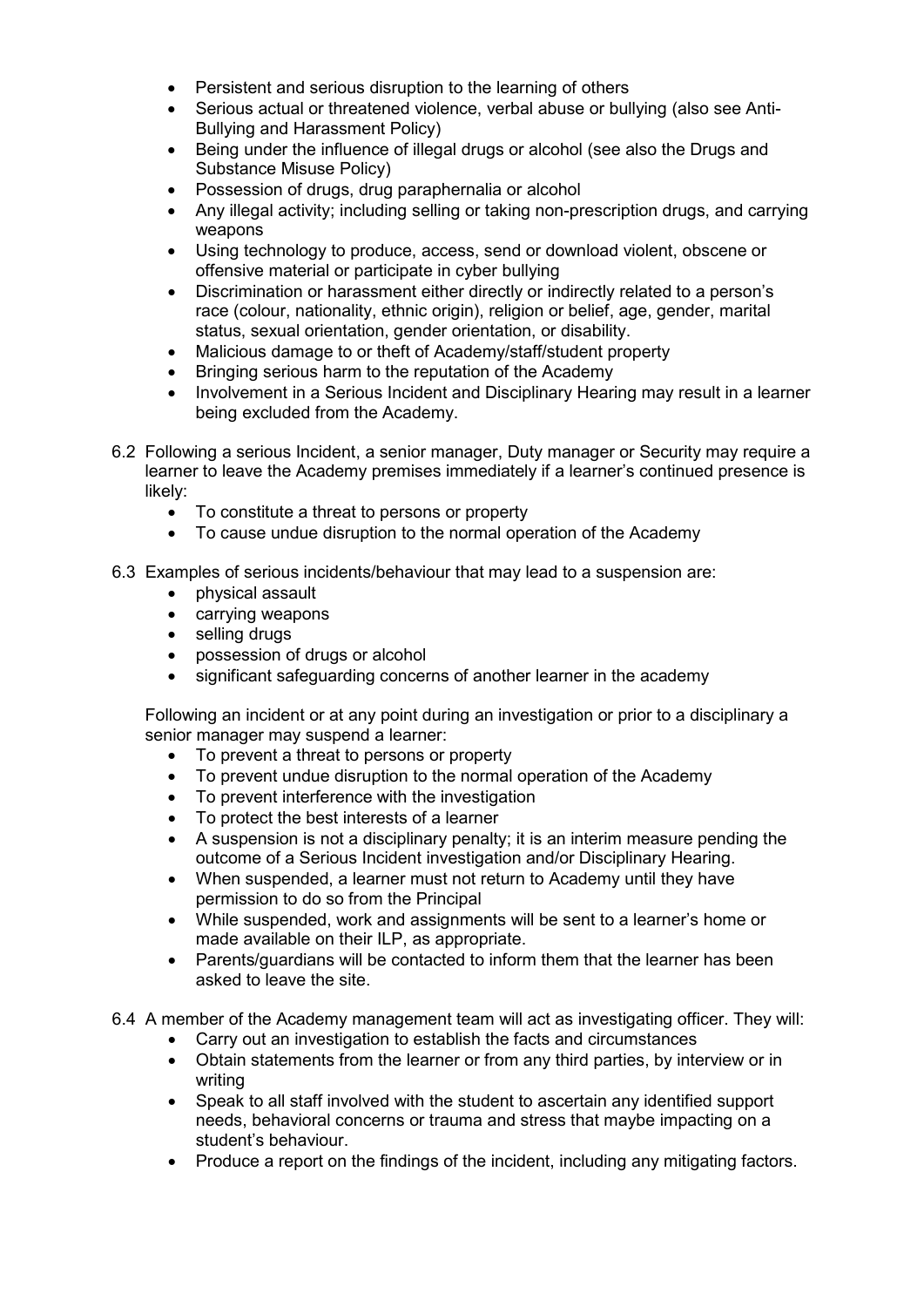- Recommend an outcome to the senior manager hearing the case within 5 days of the investigation being launched about the level of disciplinary hearing that should take place.
- Where there is a delay to the collecting of evidence or receiving a statement the student will be informed that the decision will be delayed on what the outcome will be.

Possible outcomes:

- No case to answer, no further action<br>• Issue a formal stage (first or final) ta
- Issue a formal stage (first or final) targets set and a review meeting arranged
- Required to attend a formal disciplinary hearing
- 6.5 For disciplinary hearings, the Academy will write to learners within seven working days of the incident, informing them of the outcome of the investigation. When possible, the hearing will take place within 12 working days of the incident. Learners will be sent a copy of the case against them as soon as possible, usually within seven working days of the incident, including:
	- Confirmation of the alleged breaches of the Learning & Behaviour Contract and copies of evidence gathered during the investigation.
	- Copies of documents that the Academy intends to rely upon at the hearing
	- Statements from other students on some occasions may have names removed to ensure no young person is put at risk during the investigation process. This will be at the discretion of the investigating officer
	- Given at least five working days written notice of the date/time of the disciplinary hearing
	- Asked to provide a written statement of their response to the case at least 2 working days before the Disciplinary Hearing
	- Where deemed appropriate and if a learner is under 18 or a vulnerable adult, parents and guardians will be also be provided with the information.
- 6.6 Learners can bring up to two people (for example: a friend, a relative or representative from the Learner Forum)
	- Learners may not bring legal representatives with them
	- With the Contract of the Academy, learners with particular requirements may bring three people.

6.7 Academy staff present at a Disciplinary Hearing includes:

- A Senior manager who has not been involved in the case, who will act as Chair
- Students tutor or Inclusion manager
- The Investigating Officer
- Minute taker

6.8 The process to be followed at the Disciplinary Hearing will be:

- The Academy (usually the investigating officer) will present the Academy case.
- The learner (or parent/carer/support person) will present their case.
- The Chair of the panel may ask questions.
- The Academy (usually the investigating officer) will summarise the Academy case.
- The learner will summarise their case, explaining any special circumstances.
- The Chair will adjourn, to consider their decision.

Possible Outcomes:

- Dismiss the case against the learner and re-admit the learner to their course/s
- Issue a Formal Stage (First or Final) targets set and a review meeting arranged
- Recommend, as and where appropriate, that the learner: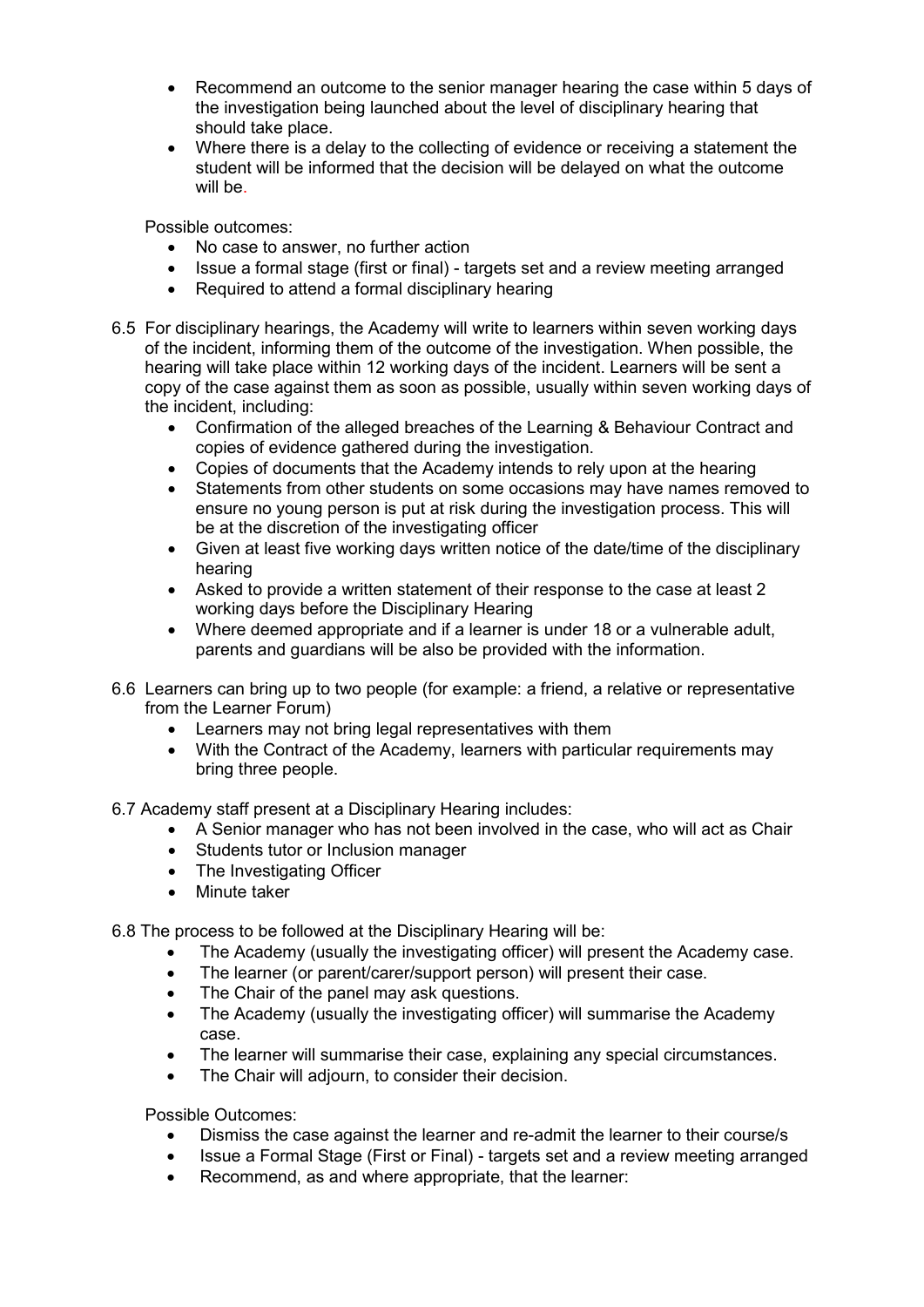- Replace damaged items
- Write an apology
- Seek support and guidance from external agencies to resolve issues raised as a result of the incident, for example, anger management
- Potential exclusion, in which case see the Exclusions Process at Appendix B

#### **7. Inclusion Programme**

- 7.1 Where a young person has been at the risk of exclusion due to a serious incident but is retained by the Academy, they will be required to attend a six-week inclusion programme.
- 7.2 The programme will provide:
	- Behaviour support and one to one mentoring
	- Boxall assessment by the tutor and NURTURE lead
	- Referral to the NURTURE Programme for support
	- Weekly meetings with the inclusion manager/NURTURE lead to set targets connected to behaviour and identify strategies to help with self-management
	- Review meetings with the student, parent/guardian, inclusion manager led by the Vice Principal for Curriculum
	- Support sourced where appropriate from external agencies
	- Referred where required to the counselling service to support the student to identify stress triggers, where previous trauma may have impacted on their behaviour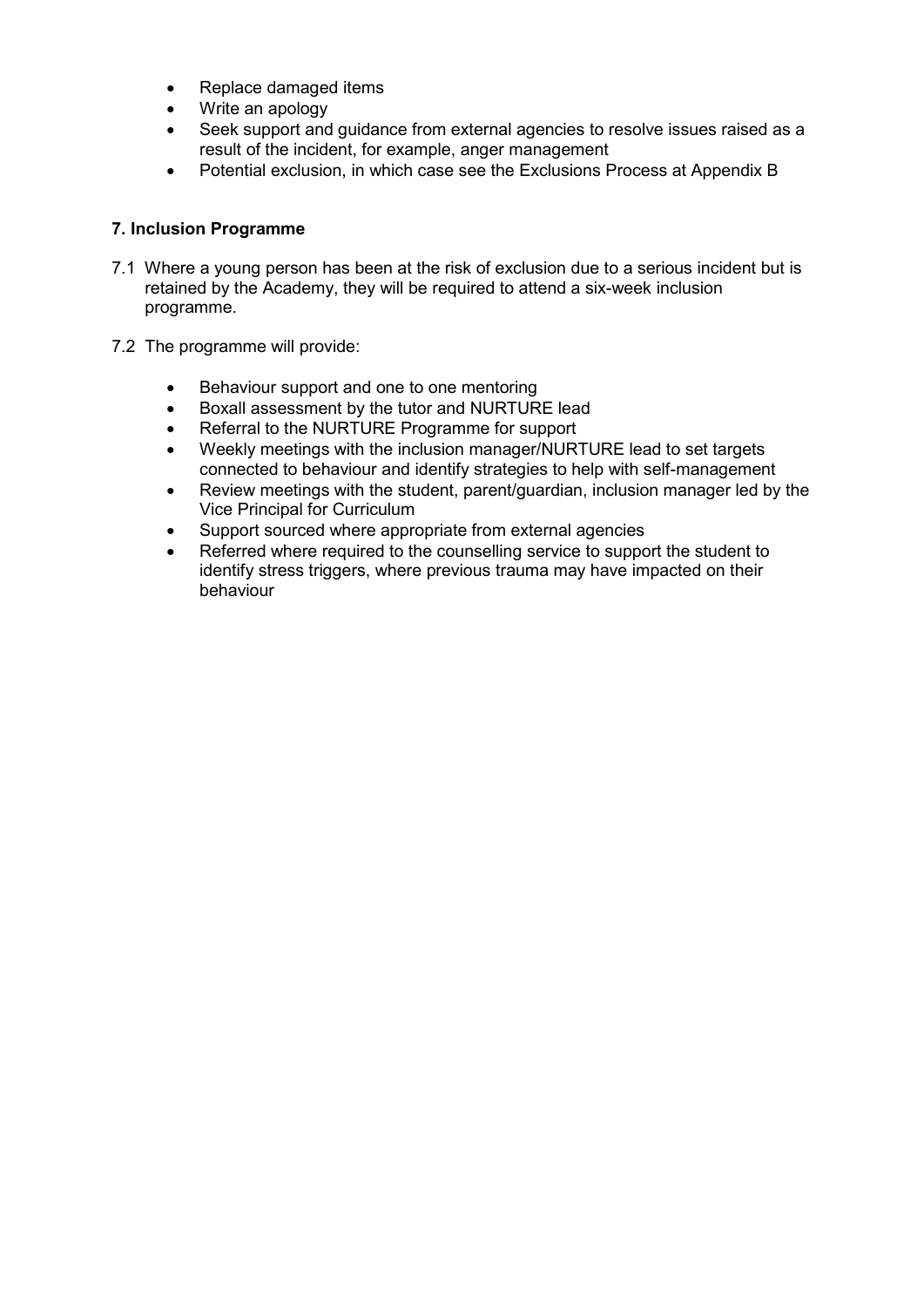# **APPENDIX A: Learning and Behaviour Contract**

The Learning & Behaviour Contract applies to all learners while they are enrolled at the Big Creative Academy, including when on work placements, educational visits, trips and other external Academy activities.

#### **The Learning & Behaviour Contract explains what you can expect when you become a student of Big Creative Academy and what we expect of you as a student at the Academy.**

The 'Academy' includes staff, service providers and visitors. We will provide:

- A workplace that practices and promotes equality and diversity for all learners and staff.
- A safe space to learn, work and grow.
- Staff that acknowledge and reflect learner's identities in lessons, with a focus on ethnicity, gender and sexuality and the range of social backgrounds our learners come from.
- Staff who follow Academy procedures and policies including the Learning & Behaviour, Equal Opportunities and Diversity, Anti-Bullying & Harassment, Health & Safety and Safeguarding Policies.
- An Academy where everyone is treated fairly and with respect.
- An Academy that places NURTURE and wellbeing at the heart of the organisation.
- An Academy committed to improving and promoting sustainability.
- An induction to Academy student services and facilities.
- A tutor who will support your personal development, academic achievement and progression. If you require additional support we will provide it where possible.
- An individual learning plan (ILP) agreed by you and your tutor with guidance and feedback.
- Advice and support on moving to the next stage of your plans, acknowledging the importance of transition.
- Opportunities for you to tell us your views.
- Space and time for students to talk, so we can listen.
- Staff that communicate in a calm and considered manner.
- A range of support to enable students to feel supported, valued and understood.
- Advice on how to use the Academy complaints and appeals procedures.
- Assignment and work assessments, which are, fair, consistent and understood by staff and students.
- High quality teaching from qualified and experienced staff, and learning using a range of teaching and assessment methods to meet learners' needs and abilities.
- An Academy where sessions start on time, with notification of changes or cancellation of sessions where possible.

# **Safeguarding**

Big Creative Academy is committed to ensuring your safety whilst enrolled on a study programme in accordance with our Safeguarding Policy. We may have to contact your parents, guardians, carers and extended family to ensure your safety. In signing this contract you agree to Academy members of staff contacting your families, regardless of your age, for safeguarding purposes.

#### **What the Academy expects from Learners**

YOU should:

• Take an active role in and responsibility for your learning.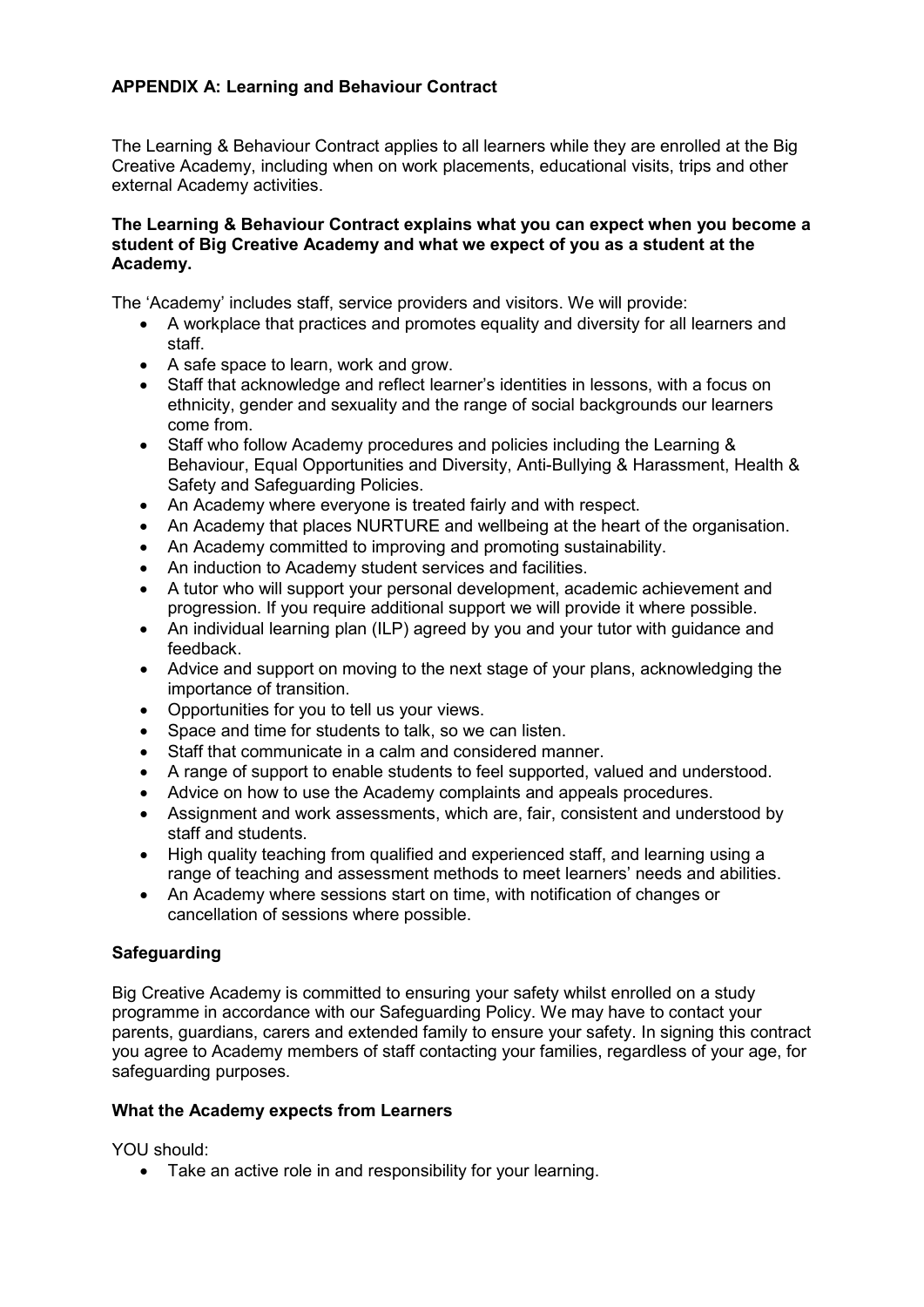- Take responsibly for your behaviour and working with staff to engage in support strategies.
- Follow Academy policies, including the Equal Opportunities and Diversity, Anti-Bullying & Harassment, Online Safety Policy and Assessment Malpractice. Student related policies can be found on the Academy website.
- Practice and promote equality for all students, staff and visitors. Treat everyone with respect. Actual or threatened violence, verbal abuse or bullying will not be tolerated.
- Keep your tutor informed of any difficulties you have which affect your course, so that we can support you.
- Use the email account given to you by the Academy. The Academy will use this to communicate with you.
- Comment on your course/s and Academy services and make your views known.
- Act with sustainability in mind by considering the environment within everyday student life.
- Eat and drink in agreed areas only.
- Comply with any reasonable request made by any member of staff.
- Wear your student ID at all times around your neck, so that it is visible with the photo showing and give it to any member of staff when asked. You will not be allowed into the Academy without your ID.
- Behave responsibly and safely at all times when in the Academy.
- Attend your classes and inform the Academy immediately if you are going to be absent. Unauthorised absence for four weeks or more will result in you being withdrawn from your course.
- Arrive on time for lessons and be prepared with notebooks, pens and equipment etc.
- Complete and submit all your work on time and to an appropriate standard. Noncompletion of coursework may result in you being withdrawn from a course.
- Use mobile technology, including phones, in an appropriate and responsible manner to support learning and in a way that does not to disturb others or disrupt lessons.
- Respect other people's property and take care of equipment, resources, and buildings.
- Update the Academy with changes to addresses and phone numbers.

The Academy requires that you:

- Do not lend your ID to anyone.
- Do not smoke anywhere except in agreed areas
- Do not litter, spit or graffiti anywhere in the Academy buildings and grounds.
- Do not misuse the toilets.
- Do not produce, access, send or download any violent, racist, sexist, homophobic, obscene or offensive material or participate in cyber bullying
- Do not behave in any way that could bring the Academy into disrepute.
- Do not participate in any illegal activity; including selling or taking non-prescription drugs or carrying weapons.
- Do not distract or disrupt the learning of other students.
- Do not copy other students' work or the work of other people or download work from the Internet and present it as your own.
- Do not cheat in exams.

#### **Policies**

This contract will be held centrally as proof that you adhere to all Big Creative Academy policies. All Academy policies can be found at:<http://www.bcepolicies.com/bca-policies/>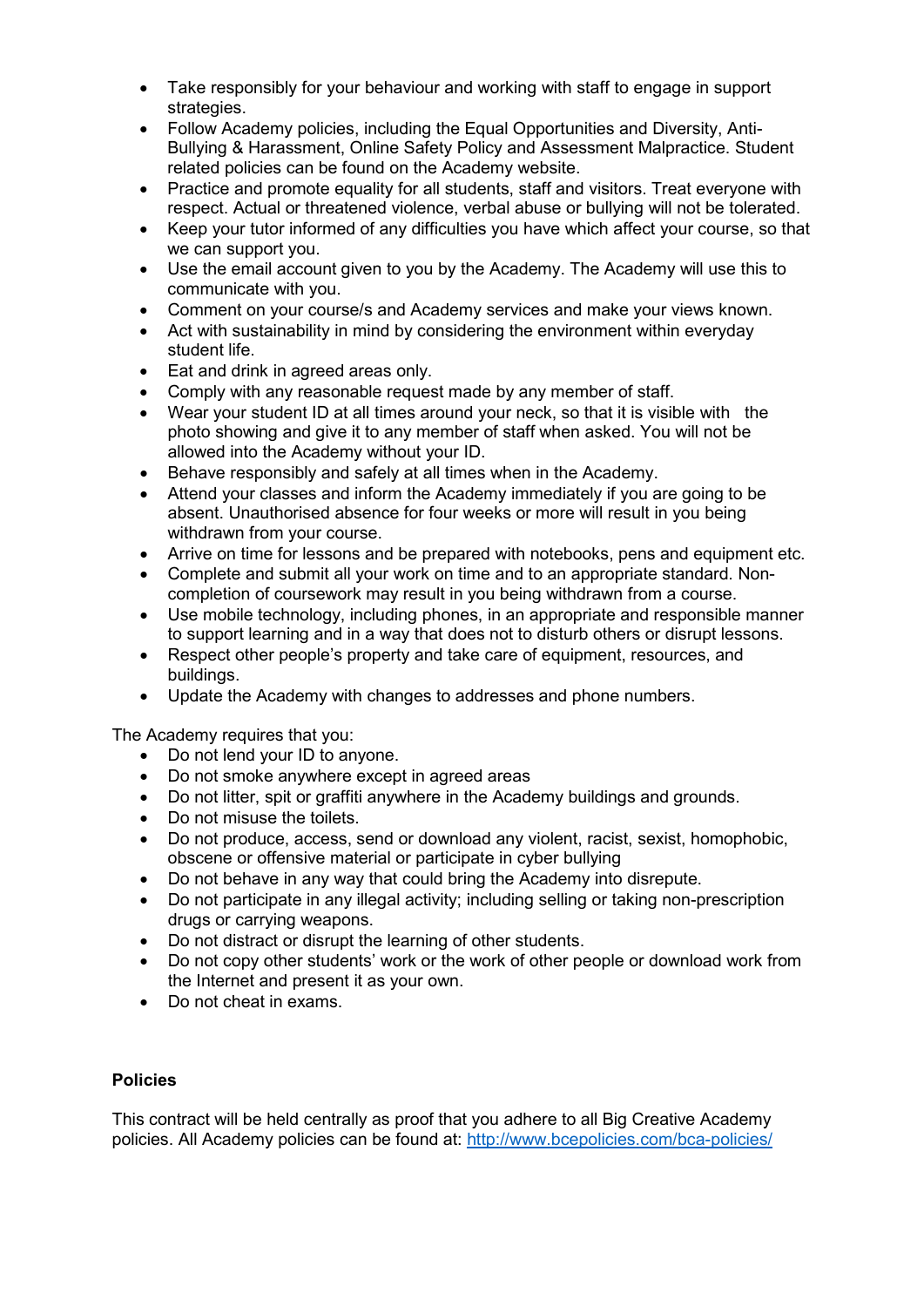I confirm that I am aware of Big Creative Academy policies and agree to comply with them fully.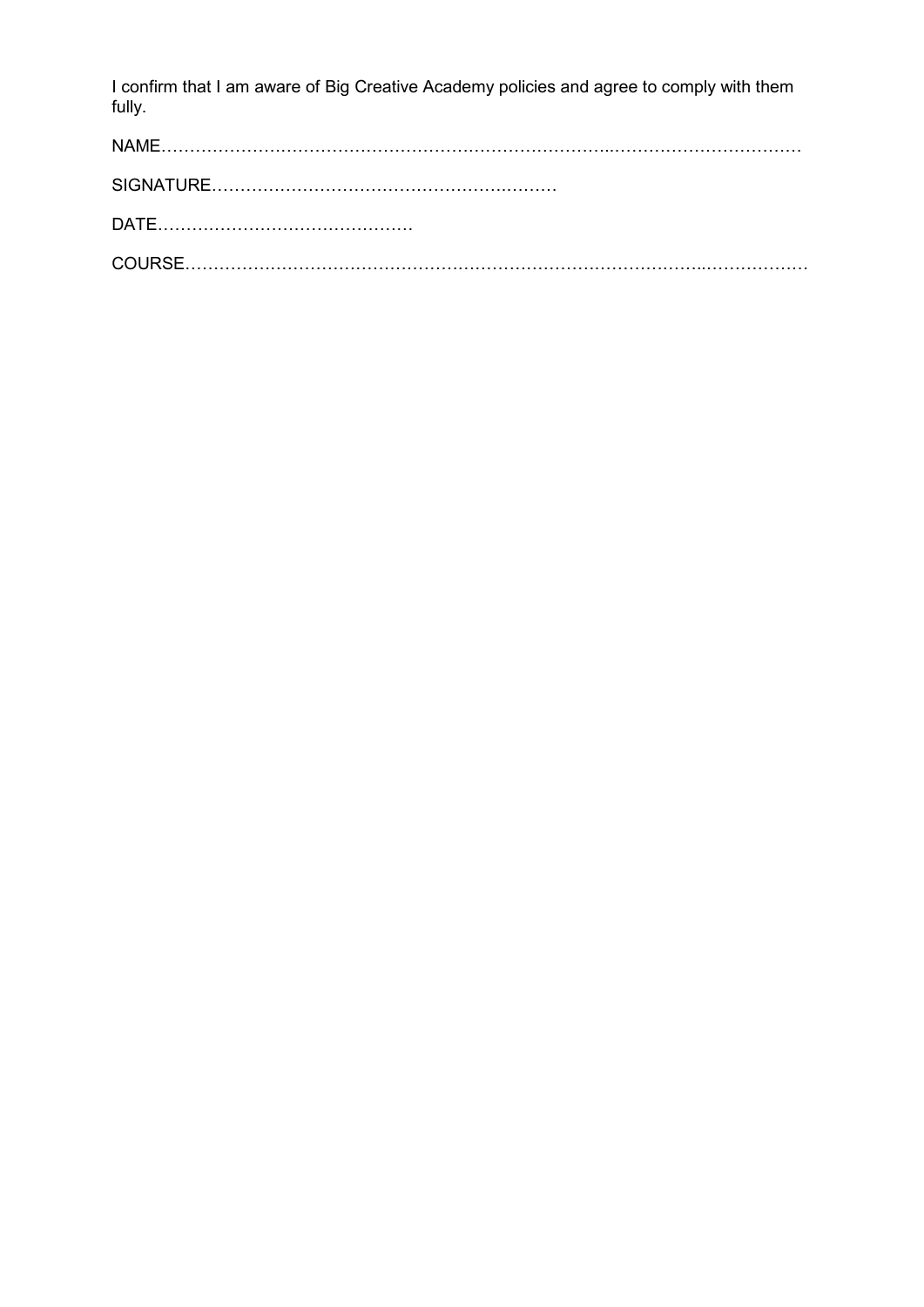# **Appendix B: Exclusion Process**

- 1. This process sets out procedures for the exclusion of students, which will only come into effect in at least one of the following circumstances:
	- That the disciplinary process laid out in the Learning and Behaviour Policy is exhausted – this is referred to as an academic exclusion
	- That there has been an incident of gross misconduct which endangers the safety of other students
	- That there has been an incident of gross misconduct which is unlawful.
	- There has been an incident of gross misconduct that brings the academies reputation into disrepute
- 2. The exclusion of students is at the discretion of the Principal for gross misconduct and the Director of Curriculum for academic exclusions.
- 3. Learners and parents will be informed of the exclusion hearing by email and formal letter, sent via recorded delivery. These will be followed up by a phone call, which is logged, to ensure that both the learner and parents know that the exclusion hearing is taking place.
- 4. If a student is identified as a SEN learner the inclusion manger will be fully briefed on the incident and provide a report to the Principal on the strategies and support agreed with that learner.
- 5. If a learner is part of the NUTURE programme the project lead will be asked to update the investigating officer regarding support, developmental needs or trauma or stress that should be considered during the review of the case.



6. If a learner does not attend their exclusion hearing, the Vice Principal of Curriculum will follow up with a phone call, which is logged, to investigate why the learner was absent and take a decision with the Principal whether to reschedule the exclusion hearing.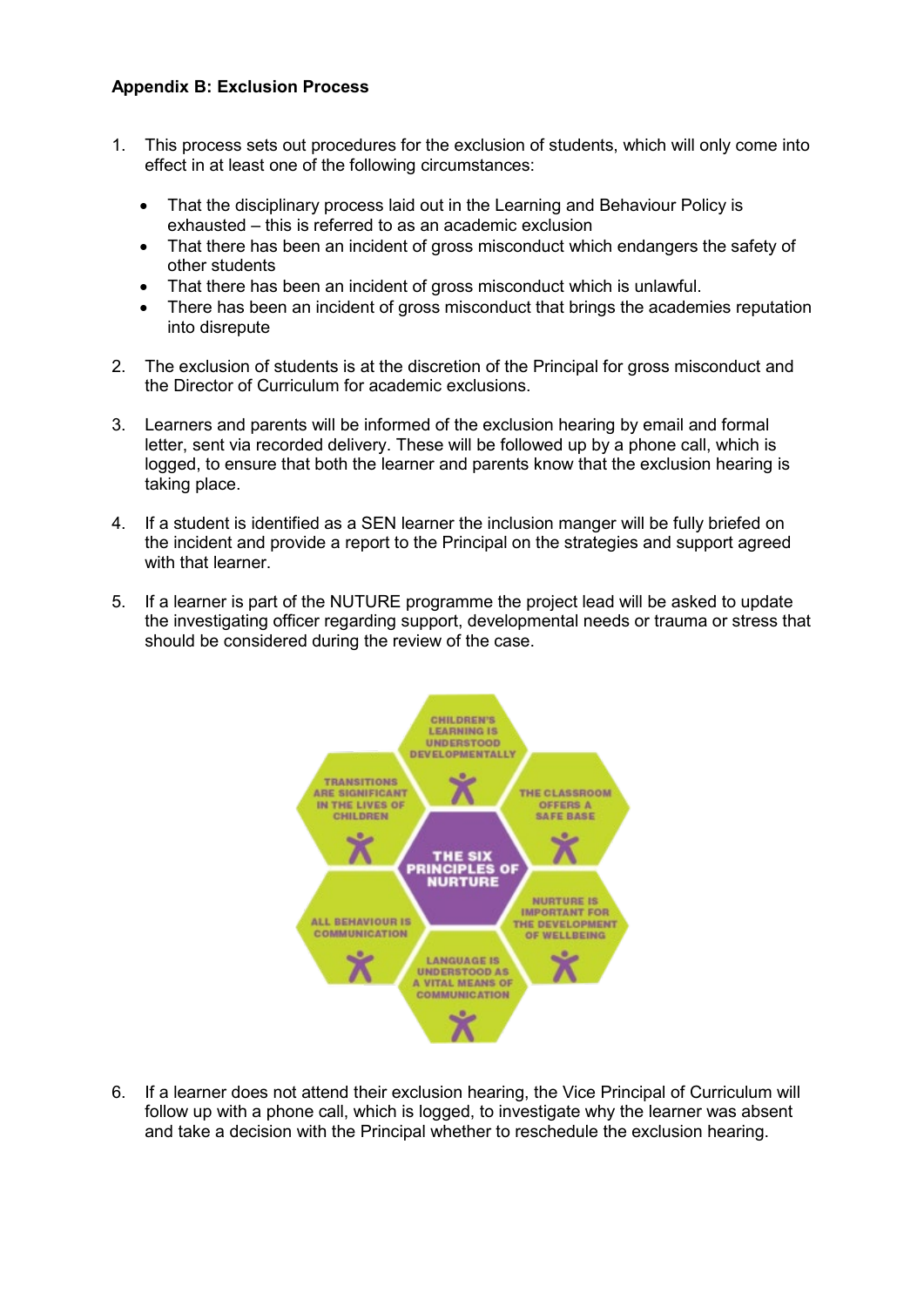- 7. If a learners is excluded, formal notice will be provided in writing as soon as possible after a disciplinary hearing, usually within three working days.
- 8. Governors will be fully informed of all exclusions.

### **Appeals**

- 9. Learners have the right to appeal against an exclusion following a disciplinary hearing or the decision to withdraw them from the course and/or Academy.
- 10. To request an appeal, the learner must write to or email the Clerk to the Governing Body at within 10 working days of receiving notification of the exclusion.

Postal address: Big Creative Academy, Clifton Avenue, London E17 6HL Email address: [mark.shaw@bigcreative.education](mailto:mark.shaw@bigcreative.education)

- 11. The appeal letter must clearly explain the reasons for requesting an appeal and include all statements and other documents that they wish to rely upon. Learners may request an appeal based on the following grounds:
	- New material evidence is available which was not reasonably available at the time of the exclusion.
	- The belief that the outcome or disciplinary process was unfair and/or resulted in a sanction that was excessive or disproportionate to the breach.
	- The Learning & Behaviour Policy was not followed and this considerably disadvantaged the learner.
- 12. For information on independent support and guidance in making an appeal please contact the Clerk to the Governors.
- 13. The Academy has the right to reject an appeal if the request for an appeal is not received within the set time or the grounds for requesting an appeal set out above are not met.

#### **Appeal Hearings**

- 14. If an appeal is to be heard there will be an Appeal Hearing. The learner will be:
	- Given at least five working days written notice of the date/time of the appeal hearing.
	- Sent copies of all documents that were considered in making the decision that they are appealing against and any other documents the Academy intends to use in responding to the appeal.
- 15. Appeals should be heard within 15 working days of the exclusion notice.
- 16. Learners must attend the hearing in person. The following people may/may not attend an appeal hearing with a learner:
	- Learners can bring up to two people (for example: a friend, a relative or student representative).
	- Learners may not bring legal representatives with them
	- With the agreement of the Academy, learners with particular requirements may bring three people: